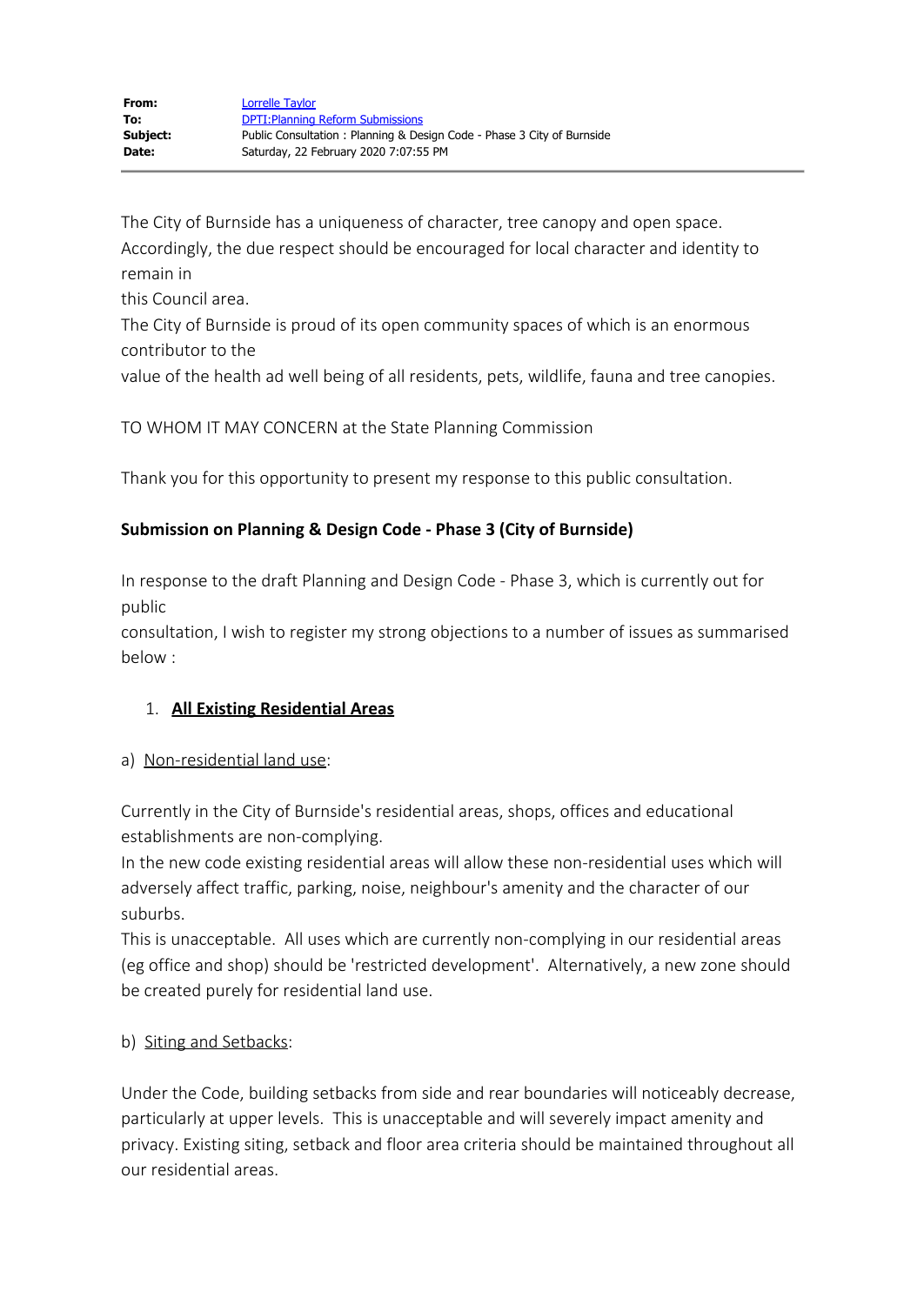Regard to side and back entrances of a berth to consider disability access and mobility assisted forms of transportation for the elderly ad disable members within the community.

That safety measurement guidelines be established for any future urban infill proposed group developments.

c) Density and Allotment Sizes:

The draft code contains a number of errors and omissions. It is important that current minimum allotment sizes, heights and frontage widths match existing.

The width of road access for rubbish collectors and emergency vehicles ie fire trucks, ambulances, community bus accessibility be taken into consideration.

Inferior building products 'could' be used resulting in further infrastructure problems, delays and durability life span of construction, particularly with structures containing many residences.

A consideration of materials versus use of sustainable/recycled building materials/adaption of existing structures should be considered in future developments.

Any development in close proximity to high voltage electricity and transmission lines, including water and sewerage mains should be kept to a minimum.

Public Health considerations : more development increases demands on the disposal method : sewer and waste water disposal, as well as water drainage flows, storm water management ie volume/speed of water.

Disposal methods should ensure that additional infrastructure does not have an adverse effect on the environmental water course or ground water.

Greater urban infill will result in loss of evacuation areas. Water pressure availability in the event of a bushfire is also a high consideration.

# 2. **Commercial Centres**

The code places large scale centres in the same zone as small local shops, allowing large scale development and more intensive land uses throughout all of these areas. This is inappropriate.

A hierarchy of centres should be maintained. Additional zone (s) are needed to cater for the lower intensity local centres, particularly in older established areas.

There is no clear indication on how any assessment process will ascertain whether a building is of historic significance to the area.

# 3. **Public Notification**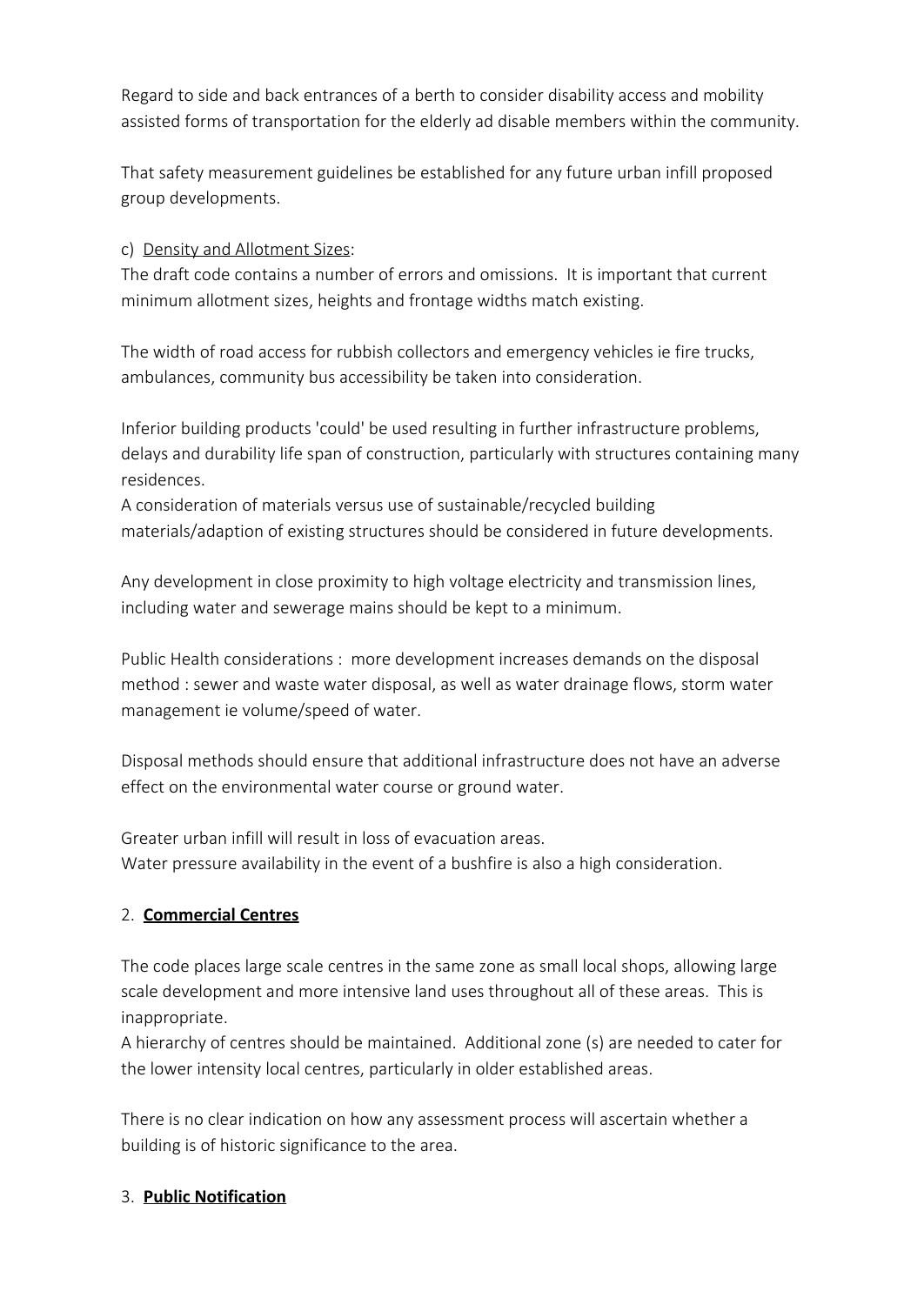The code should reflect the City of Burnside's current Development Plan Policy with respect to the notification of neighbours and the public. The code should include notification for all development intensity, including additional dwellings on the site, two storey development, earthworks where new dwelling is located 600mm above the ground level, and change of use from residential to non-residential.

Loss of privacy between neighbours could result in disharmony, lack of consultation between neighbours on proposed building projects shows lack of courtesy and does not enhance a good beginning between neighbours.

### 4. **Tree Canopy and Climate Resilience**

The 30 year Plan calls for an increase in tree canopy cover, however the draft code works directly against this by facilitating larger developments and the easier removal of trees on both private and public land.

This will result in a significant reduction in canopy cover, habitat loss and climate resilience, due to increased infill development opportunities, reduction in minimum size areas, site coverage, setbacks and increased number of street cross overs.

With any future urban infill development if should be recognised that schools are already stretched, including the parking facilities surrounding school areas.

Many modern residences do not cater for pet accommodation.

Environment degradation and that of significant trees : Future design elements should incorporate urban warming using shade trees, vegetated storm water management.

Open recreation spaces enhance the physical and mental health and well being of all in the community from the very young to the very old, including animals.

The problems encountered with greater urban infill developments places greater demands on water, sewer, utilities and transportation, parking, noise, public safety, loss of nature and wildlife habitat, air quality, rise in temperatures, root growth problems for urban trees, more automobile exhaust fumes, elevated lead levels in the air, loss of on-site and street parking access.

Noise attenuation and buffer measures are factors to consider in higher density.

Temperature changes result in ground movement, and affects building structures, many of the Burnside established residences are solid in their foundations.

Unless the above issues are addressed and the draft code is amended to reflect these concerns, there will be an unacceptable loss of local character and amenity in my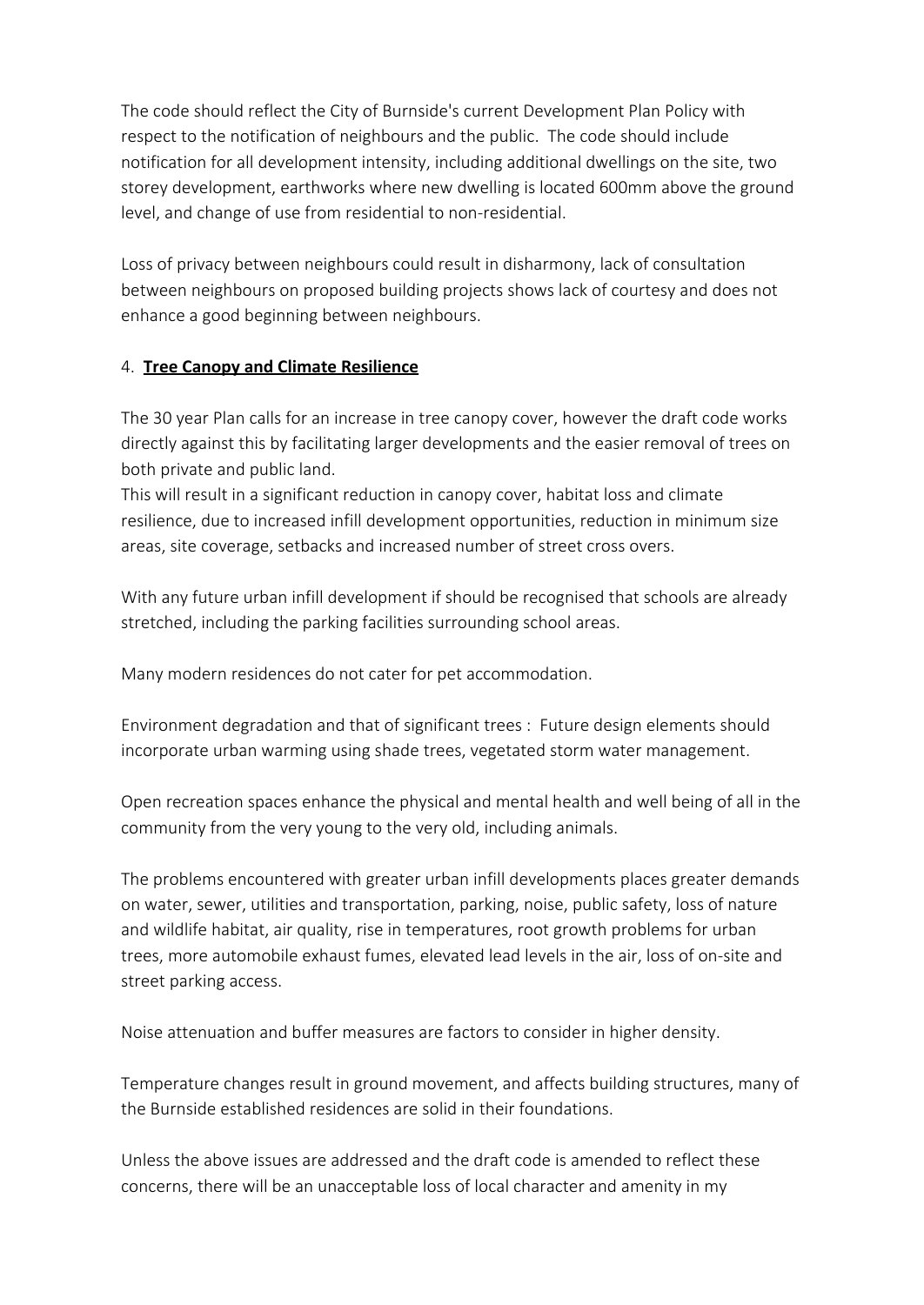neighbourhood.

I trust that the concerns detailed above will be given your full consideration.

Yours sincerely,

Lorrelle Taylor